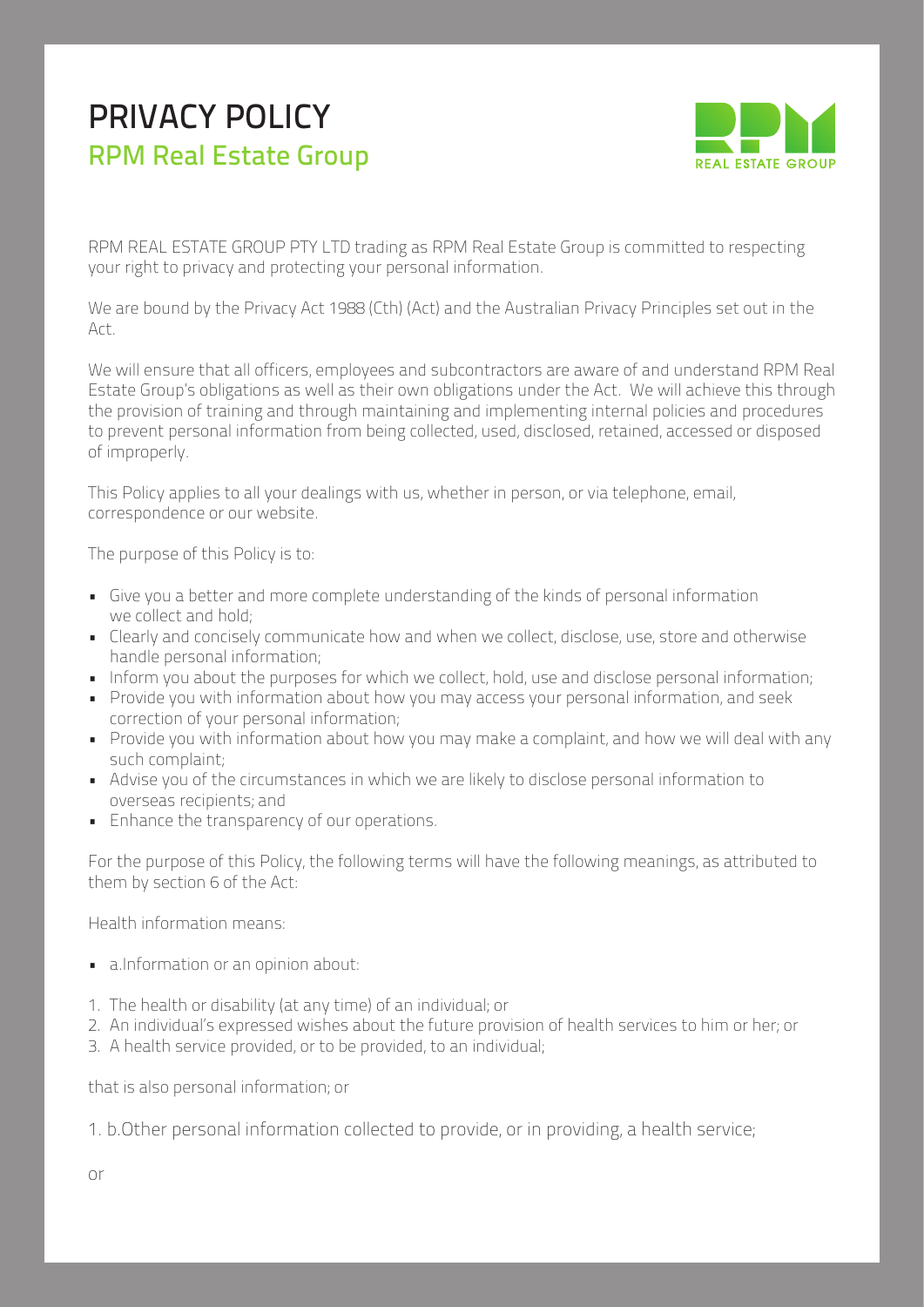2. c.Other personal information about an individual collected in connection with the donation, or

intended donation, by the individual of his or her body parts, organs or body substances; or 3. d.Genetic information about an individual in a form that is, or could be, predictive of the health of the individual or a genetic relative of the individual.

Personal information means information or an opinion about an identified individual, or an individual who is reasonably identifiable, whether the information or opinion is true or not, and whether the information or opinion is recorded in a material form or not. Sensitive information means:

- 1. Information or an opinion about an individual's:
- 2. Racial or ethnic origin; or
- 3. Political opinions; or
- 4. Membership of a political association; or
- 5. Religious beliefs or affiliations; or
- 6. Philosophical beliefs; or
- 7. Membership of a professional or trade association; or
- 8. Membership of a trade union; or
- 9. Sexual orientation or practices; or
- 10. Criminal record

that is also personal information; or

- 1. b.Health information about an individual; or
- 2. c.Genetic information about an individual that is not otherwise health information; or
- 3. d.Biometric information that is to be used for the purpose of automated biometric verification or biometric identification; or
- 4. e.Biometric templates.

## Collection of Personal Information

Whenever you deal with RPM Real Estate Group, whether as a current or prospective seller, buyer, lessor or lessee, we will collect personal information in order to provide services to you. We do not collect personal information unless it is reasonably necessary for, or directly related to, one or more of the services we provide or functions we carry out. The types of personal information we generally collect include but is not limited to:

- Name.
- Date of birth.
- Residential address.
- Postal address.
- Email address.
- Home telephone number.
- Work telephone number.
- Mobile telephone number.
- Your occupation and business address.
- Financial information including details of your employer, income, name of bank or financial institution.
- Details of your spouse, de facto, dependent children, and roommates.
- Details of properties owned by you.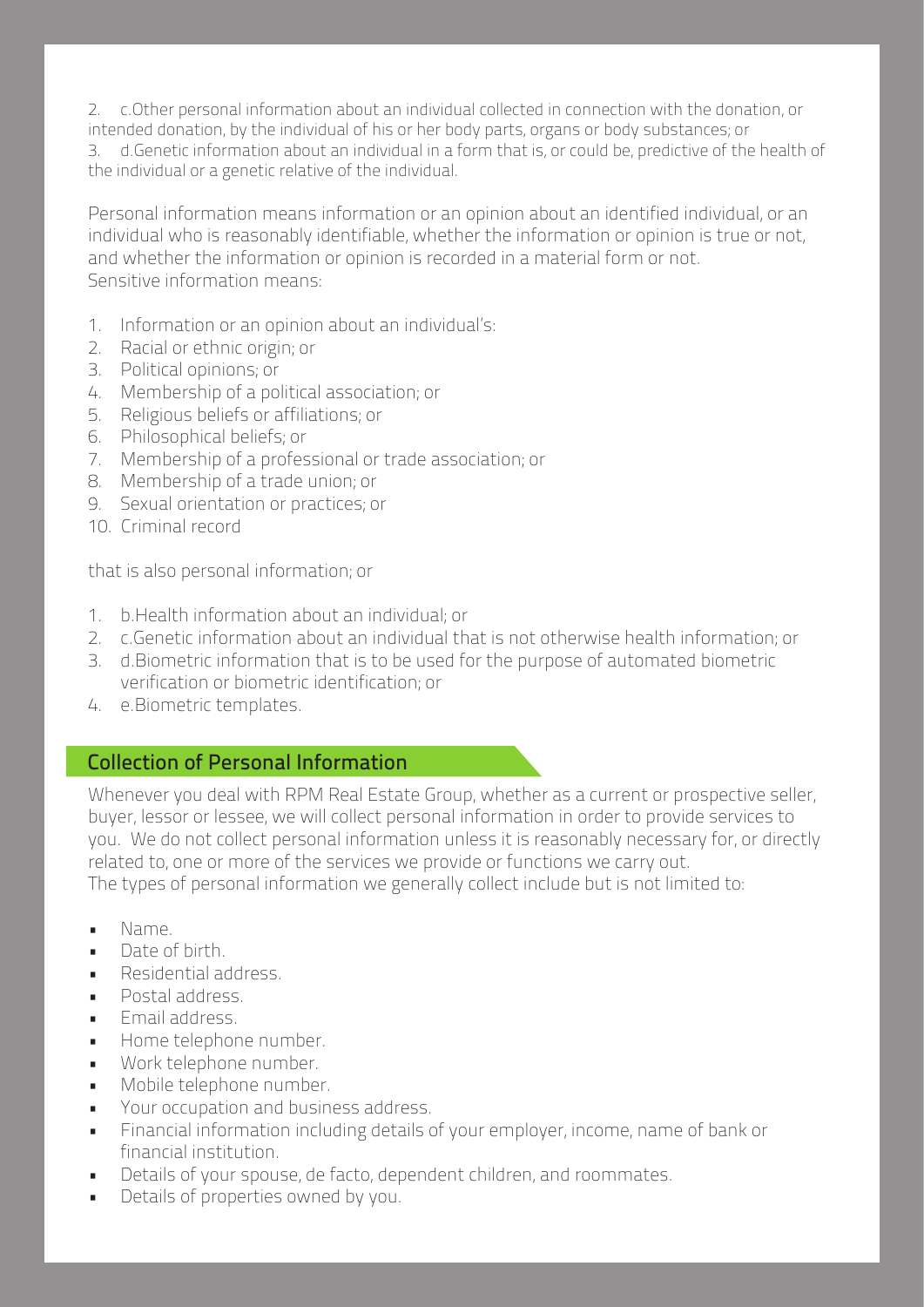• Details specifically pertaining to your requirements in relation to purchasing property (e.g. Lot size required, builder engaged, price range, FIRB status, etc.)

We will not ordinarily ask you to provide sensitive information. However, there may be circumstances where the information provided by you reveals sensitive information. For example:

- You may require a property with particular features, such as wheelchair ramps. This may reveal health information.
- In providing details of your spouse or de facto partner, this may reveal sensitive information regarding your sexual orientation.

We will only collect sensitive information in circumstances where:

- It is reasonably necessary for one or more of the services we provide or functions we carry out; and
- You consent to the collection of the information; or
- We are required or authorised by law to collect the sensitive information.

We will, if it is reasonable or practicable to do so, collect your personal information directly from you. This may happen when you fill out a form or when you give us personal information in person, or via telephone, email, correspondence or our website.

Sometimes we will collect personal information from a third party or a publicly available source. For example, we may need to collect personal information from a credit reporting agency, your legal adviser, your past or current employers, your previous lessors or property managers, and tenancy information services or databases.

If we receive personal information that we did not solicit, we will determine as soon as reasonably practicable whether we could have lawfully collected that information as part of our functions or activities. If we are not satisfied that we could have lawfully collected the information, then we will (if it is lawful and reasonable) destroy the information or ensure that it is de-identified.

You may choose to deal with us anonymously or under a pseudonym where lawful and practical. Where anonymity or use of a pseudonym will render us unable to provide the relevant service or do business, we may request that you identify yourself.

For example, whenever documents are to be submitted to government agencies or financial institutions, it is essential that we record your name accurately.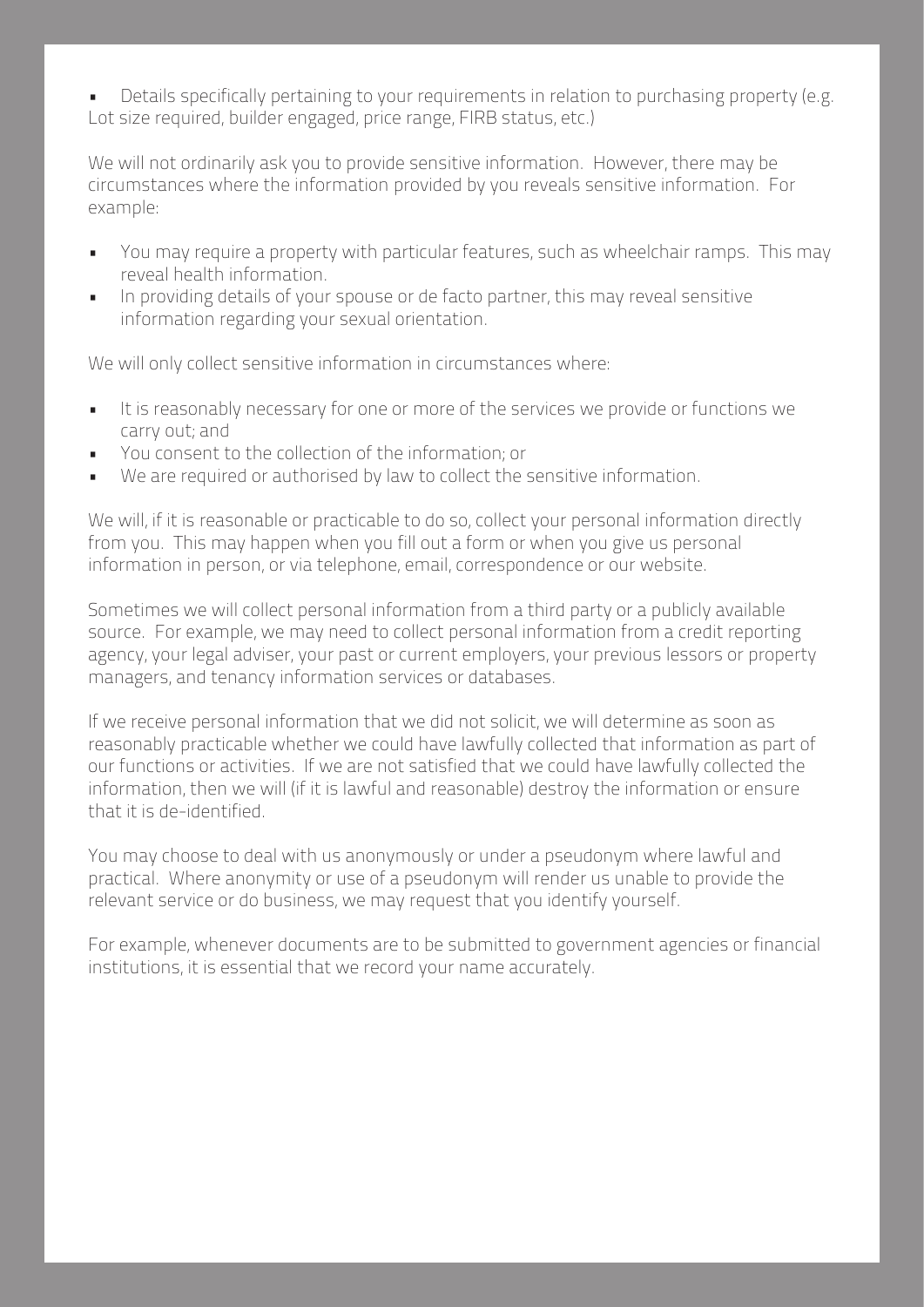## Use and Disclosure of Personal Information

Personal information collected by RPM Real Estate Group will ordinarily be used for the following purposes:

- Assisting you to sell your property.
- Assisting you to purchase a property.
- Assisting you to lease a property (either as lessor or lessee).
- Assisting you to obtain a loan.
- Assisting you with payment or refund of a bond.
- Assisting you with tenancy disputes.
- Coordinating repairs or maintenance to a property owned or leased by you.
- Recording or accessing information at the Titles Registry Office or other governmental agency.
- Recording or accessing information at the Residential Tenancies Authority.
- Recording or accessing information on tenancy information services or databases.
- Client and business relationship management.
- Marketing of products and services to you.
- Compiling anonymous market research data.

In order to achieve the purposes described above, we may disclose your personal information to the persons/organisations described below:

- In the event that you are a seller or a lessee, we may disclose your personal information to prospective buyers of the property owned or leased by you.
- In the event that you are a buyer or a lessee, we may disclose your personal information to the sellers of the property you are purchasing or leasing.
- Your legal advisor(s) and the legal advisor(s) representing the other party(s) involved in your transaction.
- Your financial institution and/or financial advisor.
- **Insurance providers and brokers;**
- Utility providers and utility connection service providers;
- Persons or organisations involved in providing, managing or administering your product or service, including independent contractors engaged by us as real estate agents;
- Tradespeople engaged by us to repair or maintain a property owned or leased by you;
- Organisations involved in maintaining, reviewing and developing our business systems, procedures and infrastructure including maintaining or upgrading our computer systems.
- Persons or organisations involved in purchasing part or all of our business.
- Organisations involved in the payments systems including financial institutions, merchants and payment organisations.
- The Titles Registry Office or other government agency.
- The Residential Tenancies Authority.
- Tenancy information services or databases.
- Real estate peak bodies.
- Real estate websites.
- Marketing agencies working in conjunction with RPM Real Estate Group to market land or property for sale.
- Police.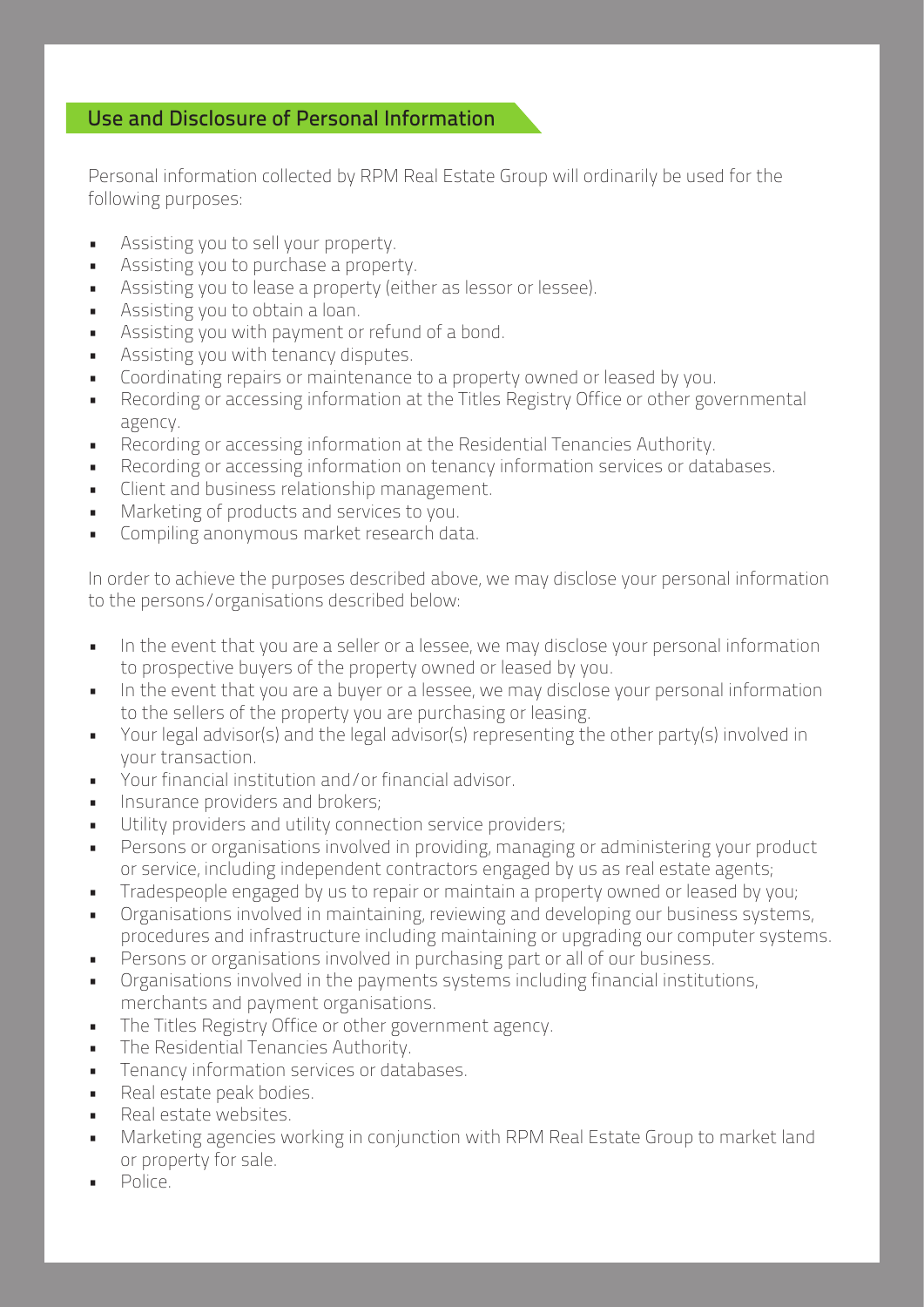We will only use and disclose personal information for the primary purpose for which it was initially collected, or for purposes which are directly related to one of our functions or activities.

We will not disclose your personal information to government agencies, private sector organisations or any third parties unless one of the following applies:

- You have consented.
- You would reasonably expect, or you have been told, that information of that kind is usually passed to those individuals, bodies or agencies.
- It is otherwise required or authorised by law.
- It is reasonably necessary for enforcement related activities conducted by, or on behalf of, an enforcement body (e.g. Police, ASIC, ASIO, Immigration Department).

Personal information provided to RPM Real Estate Group may be shared with its related companies. We will take all reasonable and practical measures to keep such information strictly confidential.

In the course of providing services to you, it may be necessary for us to enter your personal information into forms generation software and real estate websites. Depending on the terms of use of such software and websites, a third party may acquire rights to use or disclose information entered into the relevant forms or websites.

The collection and use of personal information by third parties may be subject to separate privacy policies or the laws of other jurisdictions.

RPM Real Estate Group may transfer your personal information to overseas countries including but not limited to Malaysia and China in order to perform one or more of our functions or activities. In these circumstances, we will take reasonable steps to ensure that the overseas recipient does not breach the Australian Privacy Principles in relation to the information.

Like many other businesses in Australia, RPM Real Estate Group may rely on third party suppliers or contractors to provide specialised services such as web hosting, cloud computing technology, document management services, and data storage services. If personal information is provided to these suppliers and contractors in order to enable them to perform the agreed tasks, we will make every effort to ensure that the supplier or contractor handles the personal information in accordance with the Act and the Australian Privacy Principles. We will also require all suppliers and contractors to provide privacy undertakings and enter into confidentiality agreements.

There may be limited circumstances in which it is necessary for us to collect a government related identifier such as your tax file number or Centrelink reference number. We will not use or disclose your government related identifiers unless we are required or authorized to do so by law or by a court or tribunal order, or in order to fulfil our obligations to a State or Territory authority.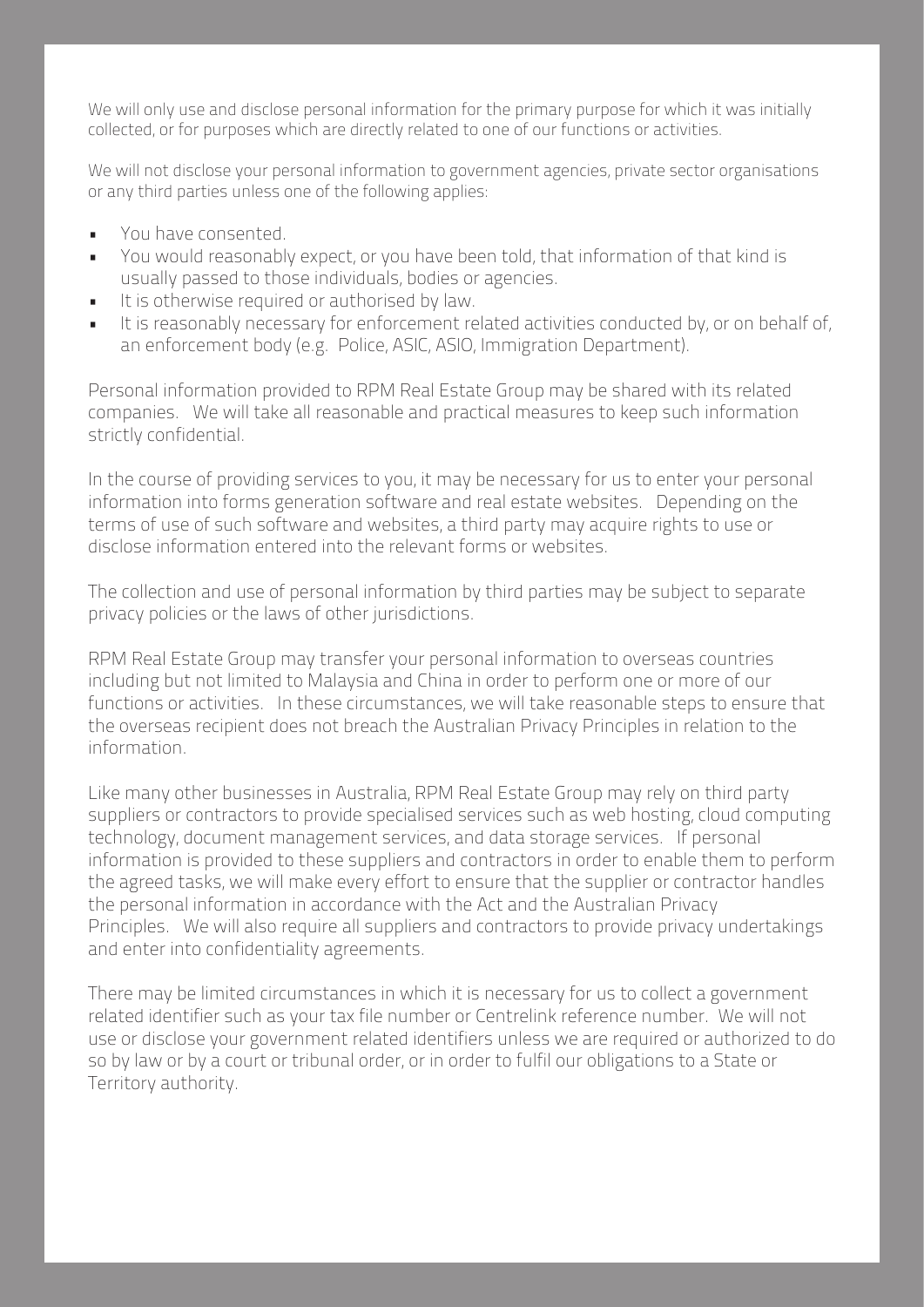#### Marketing our products and services

RPM Real Estate Group may use or disclose your personal information to let you know about products and services in which you may be interested. You can contact us at any time if you no longer wish us to market our products and services to you (see the Contacting Us section for more information).

## Accuracy of Personal Information

RPM Real Estate Group will take reasonable steps to ensure that all personal information it collects, uses, or discloses is accurate, complete, and up-to-date.

If you believe your personal information is not accurate, complete or up-to-date, please contact us (see the Contacting Us section for more information).

#### **Security**

Your personal information may be stored in hard copy documents or electronically. RPM Real Estate Group is committed to keeping your personal information secure and safe. Some of the ways we do this are:

- Requiring employees and contractors to enter into confidentiality agreements.
- Secure hard copy document storage (i.e. storing hard copy documents in locked filing cabinets).
- Security measures for access to our computer systems.
- Providing a discreet environment for confidential discussions.
- Access control for our buildings.
- Security measures for our websites (see the Your Privacy on the Internet section for more information).

We will review and update our security measures from time to time.

In addition, we will review the personal information and sensitive information held by us from time to time; ensuring that information which is no longer needed for a purpose for which it was initially collected is destroyed or de-identified.

#### Access to Personal Information

You may request access to personal information that RPM Real Estate Group holds about you (see the Contacting Us section for more information).

We will acknowledge your request within 7 business days of the request being made. Access will usually be granted within 14 business days of our acknowledgment or, if the request involves complex considerations or voluminous photocopying or scanning, within 30 business days. We will let you know which timeframe applies to your request and if any delays are anticipated.

You will need to verify your identity before access to your personal information is granted. While we cannot and do not charge an "application fee" for you applying to access your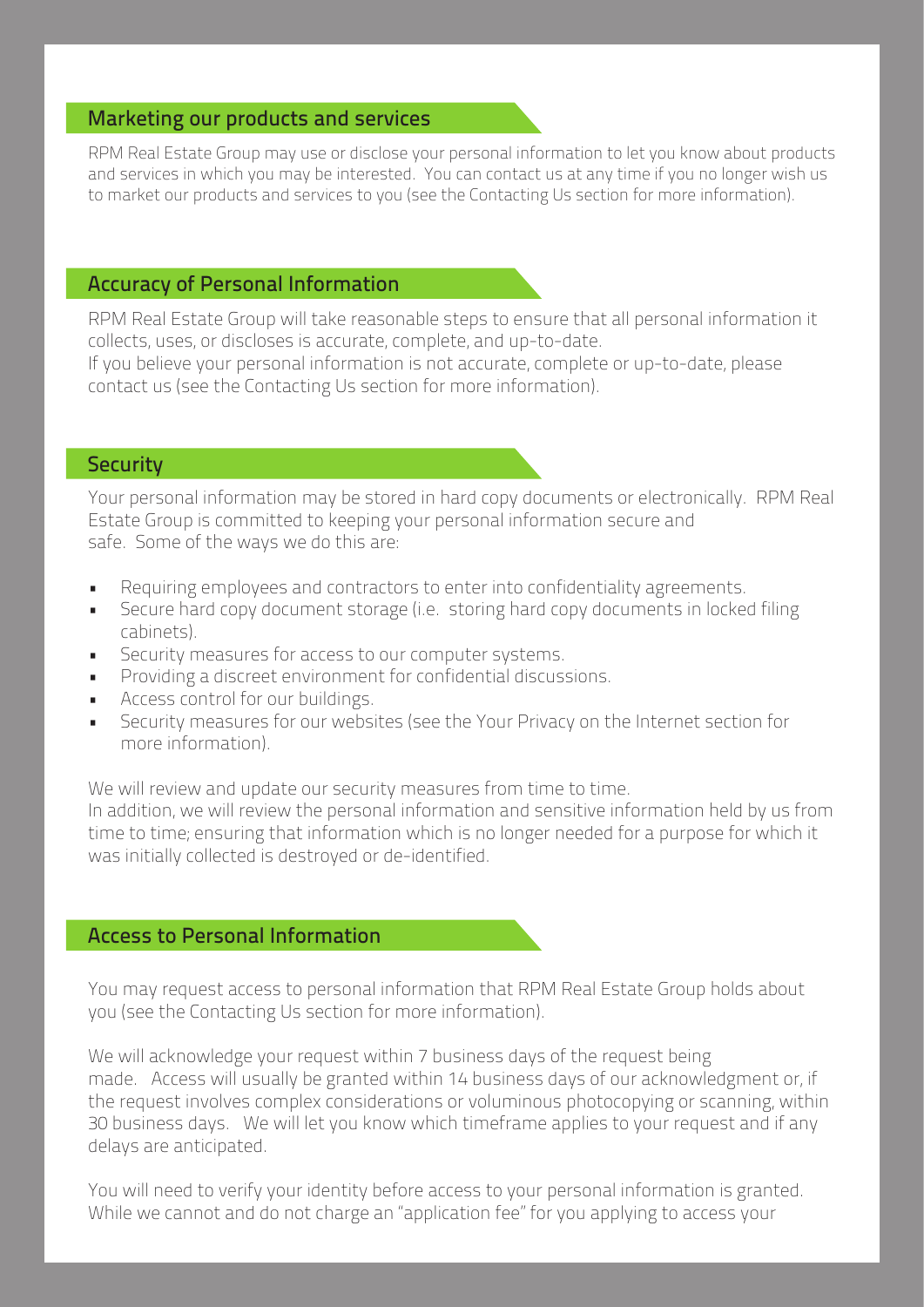personal information, we may charge a fee for actually giving you access to your personal information in your preferred format (where reasonable and possible), which will cover our costs involved in locating and collating information as well as reproduction costs.

Once your request has been processed by RPM Real Estate Group, you may be forwarded the information by mail or email or you may personally inspect it at the location where the information is held or another appropriate place. Whenever possible, we will endeavour to make the information available to you in the manner requested by you unless it is unreasonable for us to do so (e.g. If you have asked for the information to be emailed to you, we will endeavour to email the information to you. If the file size would be too large, we may send you the information by hard copy instead of email).

If you are aware that we hold personal information about you that is no longer accurate, complete or up-to-date, please contact us (see the Contacting Us section for more information).

If you request access to your personal information, or if you request that we correct your personal information, we will allow access or make the correction unless we consider that there is a sound reason to withhold the information, or not make the correction. Under the Act, we may refuse to grant access to personal information if:

- We believe that granting access would pose a serious threat to the life, health or safety of any individual, or to public health or public safety.
- Granting access would have an unreasonable impact upon the privacy of other individuals.
- Denial of access is required or authorised by law or by a Court or Tribunal order.
- Giving access would be unlawful.
- The request for access is frivolous or vexatious.
- Legal proceedings are underway or anticipated and the information would not be accessible by way of the discovery process in those proceedings.
- Giving access would reveal our intentions in relation to negotiations between us and you in such a way as to prejudice those negotiations.
- Giving access is likely to prejudice enforcement related activities conducted by, or on behalf of, an enforcement body.
- Giving access is likely to prejudice action being taken or to be taken with respect to suspected unlawful activity or serious misconduct relating to our functions or activities.
- Giving access would reveal information in connection with a commercially sensitive decision-making process.

If we do not agree to make a correction to your personal information, you may provide a statement about the requested corrections, and we will ensure that the statement is apparent to any users of the relevant personal information.

If we do not agree to provide access to your personal information or to correct your personal information, we will provide written reasons for the refusal and the mechanisms available to complain about the refusal (see the Complaints section for more information).